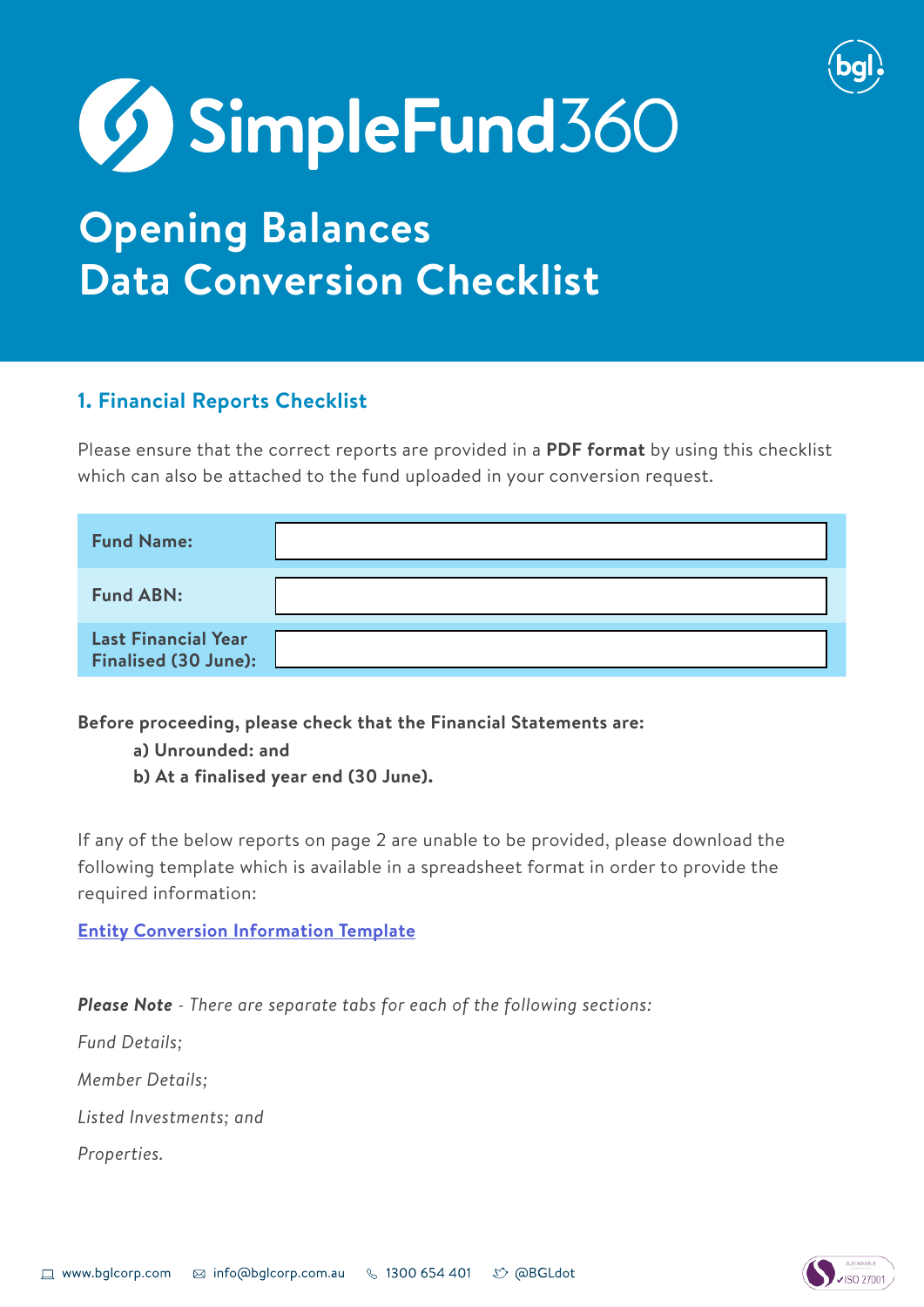| <b>Report Name</b>                                                                                                              | <b>Information Required</b>                                                                                                                                                                                                                            |
|---------------------------------------------------------------------------------------------------------------------------------|--------------------------------------------------------------------------------------------------------------------------------------------------------------------------------------------------------------------------------------------------------|
| <b>1. Detailed Unrealised</b><br><b>Capital Gains</b><br><b>Report or Accrued</b><br><b>Capital Gains Report</b><br>(Supermate) | <b>Investment Parcel History for Investments currently</b><br>on hand at 30 June - Including Acquisition Dates, Units,<br>Cost, Deferred Tax, etc. Additionally, please ensure<br>that the Market Value for each Investment at 30 June is<br>provided. |
| 2. Statement of<br><b>Financial Position or</b><br><b>Balance Sheet</b>                                                         |                                                                                                                                                                                                                                                        |
| 3. Members Statement                                                                                                            | 1. Member Names, Date of Birth, Address, Start Date;                                                                                                                                                                                                   |
|                                                                                                                                 | 2. If applicable, Pension Types, Start Date and Condition<br>of Release;                                                                                                                                                                               |
|                                                                                                                                 | 3. Preservation Components - Preserved, Restricted<br>Non-Preserved, Unrestricted Non-Preserved;                                                                                                                                                       |
|                                                                                                                                 | 4. Tax Components - Tax Free, Taxable                                                                                                                                                                                                                  |
| 4. Operating<br><b>Statement or Profit/</b><br>(Loss) Statement                                                                 |                                                                                                                                                                                                                                                        |
| <b>5. Fund Details Report</b>                                                                                                   | 1. Fund ABN, Date Formed;                                                                                                                                                                                                                              |
|                                                                                                                                 | 2. Physical Address, Postal Address;                                                                                                                                                                                                                   |
|                                                                                                                                 | 3. GST Registration & Tax Effect Accounting Status                                                                                                                                                                                                     |
| <b>6. SMSF Annual Return</b>                                                                                                    |                                                                                                                                                                                                                                                        |
| 7. Investment Summary<br>Report                                                                                                 |                                                                                                                                                                                                                                                        |
| 8. General Ledger                                                                                                               | Used for breakdown of investments (Eg Dividends)                                                                                                                                                                                                       |
| 9. Trial Balance                                                                                                                |                                                                                                                                                                                                                                                        |

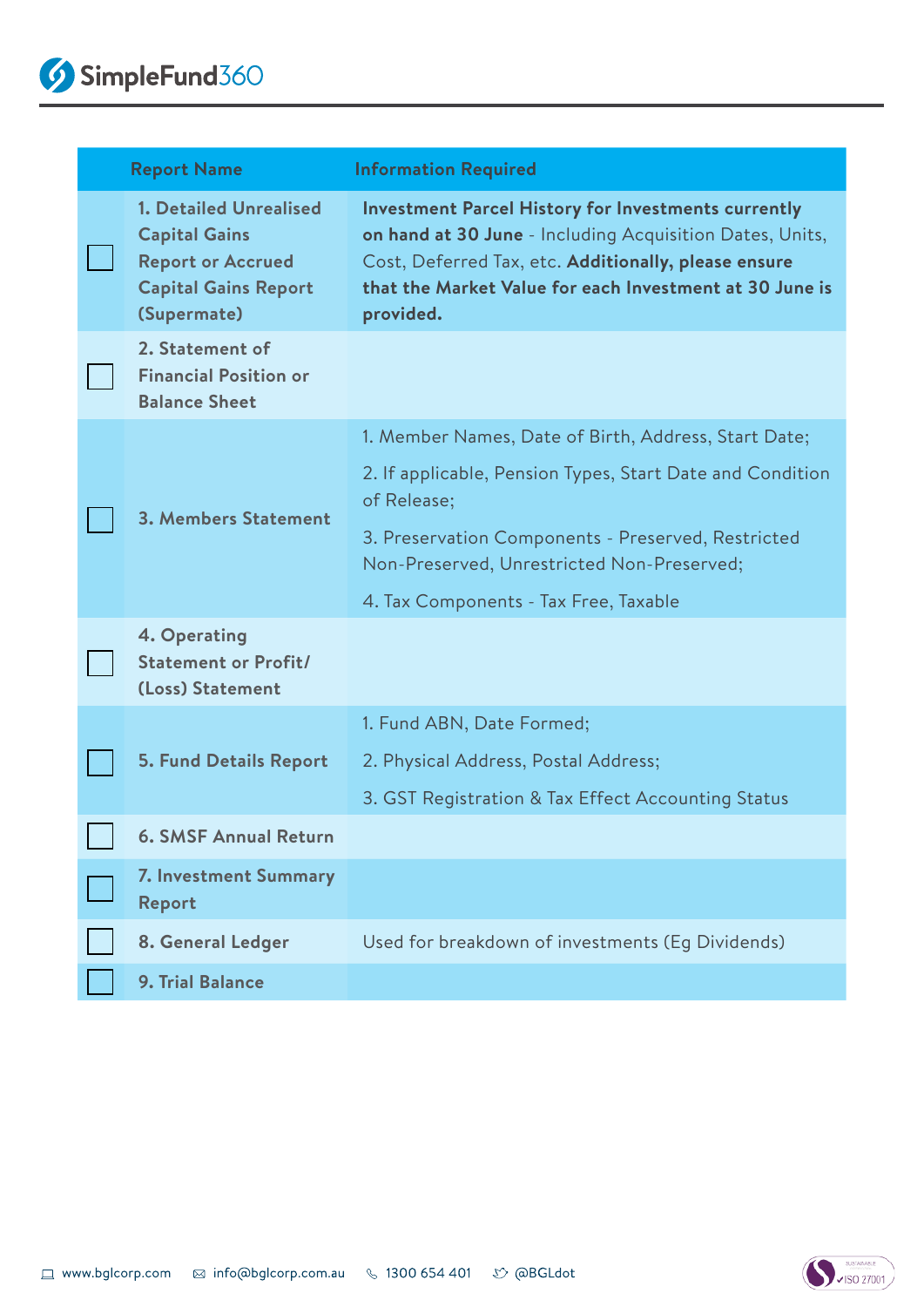#### **2. Extra Conversion Requirements**

#### **1 - Funds with Properties**

For Funds with properties, please indicate how you would like the underlying assets (Eg Air Conditioner, Fridge, etc) to be treated in the conversion.

**Tip:** Consider how you will be processing the fund and if the *[Depreciation Schedule](https://sf360.zendesk.com/hc/en-au/articles/360017536272)* will be *used.*

*Please Note: Depreciation Schedules will need to be entered in by clients once the conversion has been completed.*

If no option is selected, the underlying assets will be recorded under Fixtures & Fittings (Option 2).

Please select one (1) option only.

1. Record underlying assets as Cost Base Adjustments to the property.

2. Record underlying assets under Fixtures & Fittings.

3. Keep the underlying assets separate as per the reports provided.

#### **2 - Funds with Managed Portfolios**

For Funds with Managed Portfolios, please indicate how the Managed Portfolios should be recorded.

*Tip: Consider how you will be processing the fund and whether you are looking to receive a data feed from our Supported Wraps & Platforms providers.*

*Please Note: If a data feed will be set up, each investment in the portfolio will be required to be separately recorded.*

If no option is selected, each investment will be recorded separately (Option 2).

Please select one (1) option only.

1. Record as 1 unit; or

2. Record each investment separately - Ensure that the Detailed Unrealised Capital Gains Report issued by the provider is provided (Including Acquisition Dates, Units, Cost, Deferred Tax, Market Value).